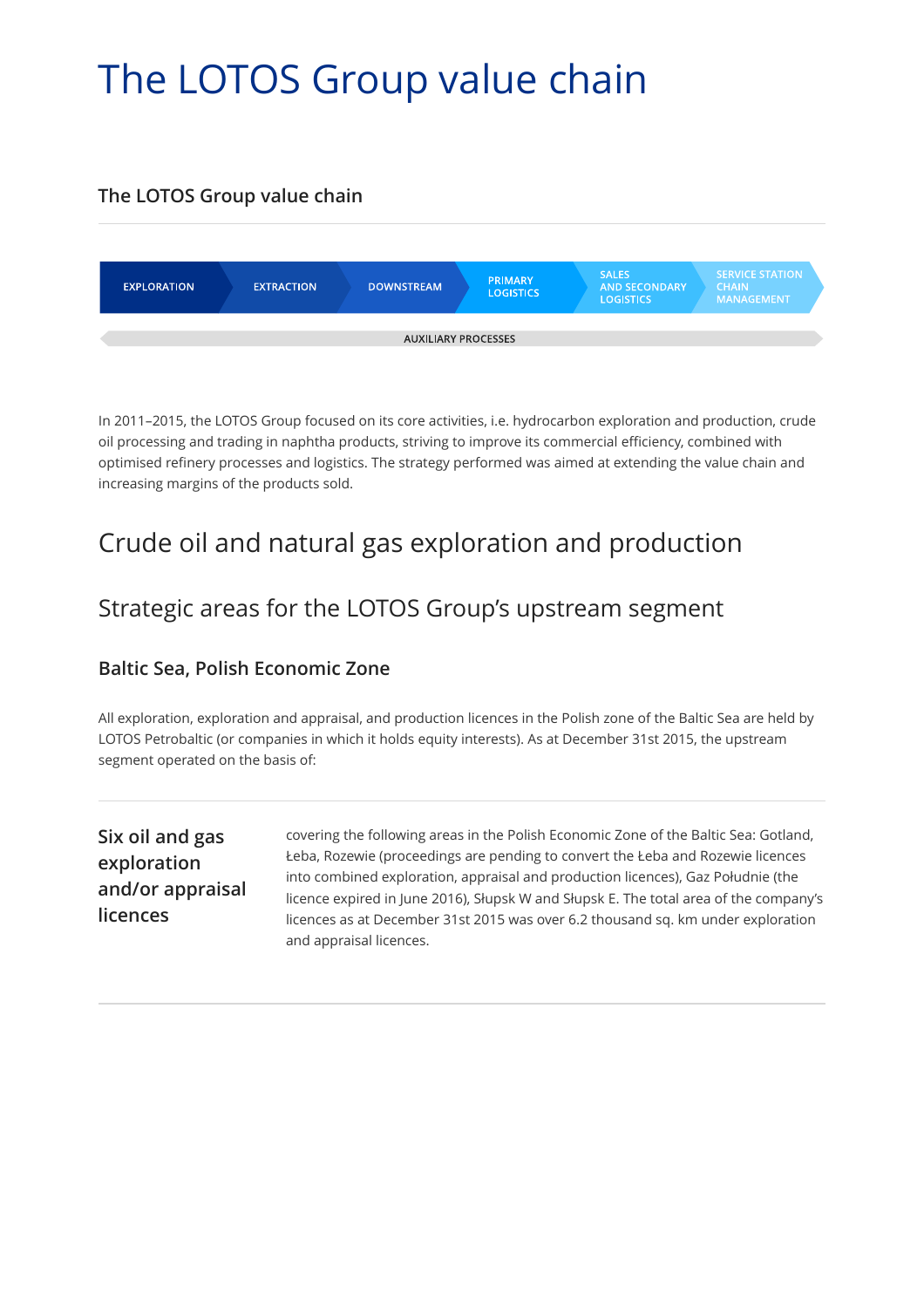**for hydrocarbon production in the Baltic Sea, namely:**

- **Production licence for the B-3 field, valid until 2026 and covering extraction of** crude oil and associated natural gas in an area located around 73 km north off Cape Rozewie. Production from the field started in 1992.
- Production licence for the B-8 field (held by an SPV, B8 Sp. z o.o. BALTIC S.K.A.),  $\overline{\phantom{a}}$ valid until 2031 and covering extraction of crude oil and associated natural gas in an area located approximately 70 km north of Jastarnia. The field is undergoing development and initial production of hydrocarbons has commenced.
- B4 and B6 production licences, valid until 2032 and covering extraction of natural gas north of Łeba. The licences are held by Baltic Gas Sp. z o.o. i Wspólnicy Sp. k., a joint venture established by LOTOS Petrobaltic S.A. and CalEnergy Resources Poland Sp. z o.o. Under a cooperation agreement between LOTOS Petrobaltic S.A. and CalEnergy Resources Poland Sp. z o.o., preparations are underway to develop the fields. The total area of the production licences as at December 31, 2015 was 147.84 km $^2$ .

In 2015, in the Baltic Sea, LOTOS Petrobaltic conducted production from the B3 field and launched initial production in the B8 field. Total output of crude oil from the Baltic Sea fields reached 162.4 thousand tonnes, while output of the associated natural gas was reported at 18.3 mcm.

#### **[Information on the licences currently held](http://www.lotos.pl/en/829/lotos_group/our_companies/lotos_petrobaltic/information/licences)**

| Poland – onshore<br>operations        | In 2012, LOTOS Petrobaltic launched onshore operations in Poland in partnership<br>with PGNiG S.A. In 2013, the companies signed an agreement for joint operations<br>within the Kamień Pomorski licence area, in the north west of Poland, and in 2014 -<br>an agreement for joint operations within the Górowo Iławeckie licence area in the<br>north east of Poland. Exploration and appraisal work is under way in both licence<br>areas.                                                                                                                                                                                                                                                          |
|---------------------------------------|--------------------------------------------------------------------------------------------------------------------------------------------------------------------------------------------------------------------------------------------------------------------------------------------------------------------------------------------------------------------------------------------------------------------------------------------------------------------------------------------------------------------------------------------------------------------------------------------------------------------------------------------------------------------------------------------------------|
| Onshore<br>operations in<br>Lithuania | AB LOTOS Geonafta, a company operating in Lithuania as part of the LOTOS Group's<br>exploration and production segment, is the leader of crude oil production from<br>onshore deposits in the country. In aggregate, as at the end of 2015 AB LOTOS<br>Geonafta Group companies conducted hydrocarbon production from 14 fields. The<br>AB LOTOS Geonafta Group produced 63.4 thousand tonnes of crude oil in 2015.                                                                                                                                                                                                                                                                                    |
| Norwegian<br><b>Continental Shelf</b> | LOTOS Exploration & Production Norge AS of Stavanger, Norway, is the subsidiary<br>responsible for the development of operations on the Norwegian Continental Shelf.<br>As at December 31st 2015, following the acquisition of the Sleipner production<br>assets, LOTOS Norge held interests in 27 licences for oil exploration and production<br>on the Norwegian Continental Shelf. In 2015, production from the Norwegian<br>Continental Shelf amounted to 89.1 thousand tonnes of crude and 288.9 mcm of gas<br>(316.5 thousand tonnes of crude and 981.3 mcm of gas inclusive of the annual<br>output from the Sleipner assets as of the effective date of the acquisition: January<br>1st 2015). |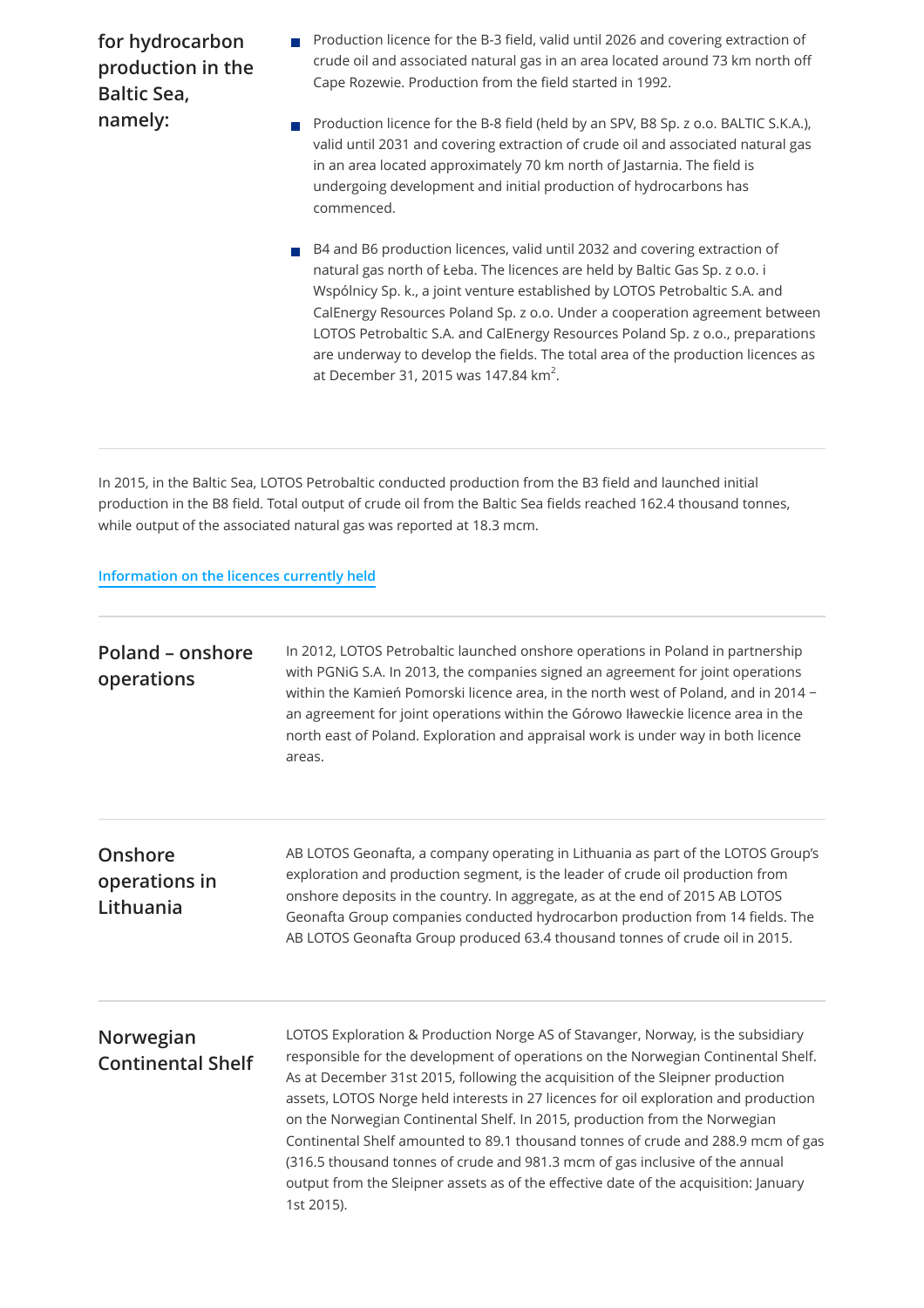### Refining operations

Grupa LOTOS' refinery in Gdańsk, with a rated annual capacity of 10.5m tonnes of crude, is one of the newest and most advanced refineries in Europe in terms of applied technologies and environmental protection.

#### **Strengths of Grupa LOTOS' refinery:**

- $\blacksquare$  High distillate rate: a large share of fuels in the product mix and focus on light and medium distillates, which enables the Company to successfully adjust its output to the domestic demand structure and exports opportunities.
- $\blacksquare$  Location: the refinery is located on the coast of the Baltic Sea, which is a strategic advantage given the proximity of and the direct pipeline connection with the handling infrastructure of Port Północny (a part of the Gdańsk Seaport located on the Gdańsk Bay), and gives the Company a major competitive edge in the region in terms of logistics (access to feedstock and product sales channels).
- **Unique combination of supply channels, guaranteeing simultaneous access to** feedstock supplies by road (from Russia) and via PERN Przyjaźń S.A.'s pipeline network, as well as by sea, from numerous countries and the LOTOS Group's own fields.

**With access to two supply channels, we are able to use different supply sources and respond flexibly to changes in petroleum product and crude oil prices, and can effectively diversify the types of crude processed at the refinery.**

## Sales and logistics

In 2015, the commercial activity of the LOTOS Group was carried out in the LOTOS Group and its subsidiaries, i.e. LOTOS Paliwa, LOTOS Oil, LOTOS Asfalt, LOTOS-Air BP Polska. The LOTOS Group sold in Poland (to foreign companies) and abroad, exporting by sea and land, while its subsidiaries produced and sold to particular sectors, i.e. fuel, oil and asphalt ones.

The LOTOS Group sells fuels on the Polish retail market solely by the agency of LOTOS Paliwa. On the wholesale market, the LOTOS Group sells both by the agency of the LOTOS Group, supplying to international companies and key customers (tenders for the Material Reserves Agency and the Military Property Agency), and by the agency of LOTOS Paliwa, in transactions contracted with wholesalers and independent operators.

In 2015, in the sector of production and sale, the LOTOS Group sold 10,924 thousand tonnes of products which is 8.1% more than in the analogous period in the previous year. The increased production and sale volumes of the LOTOS Group resulted from advantageous refinery margins remaining for the majority of 2015.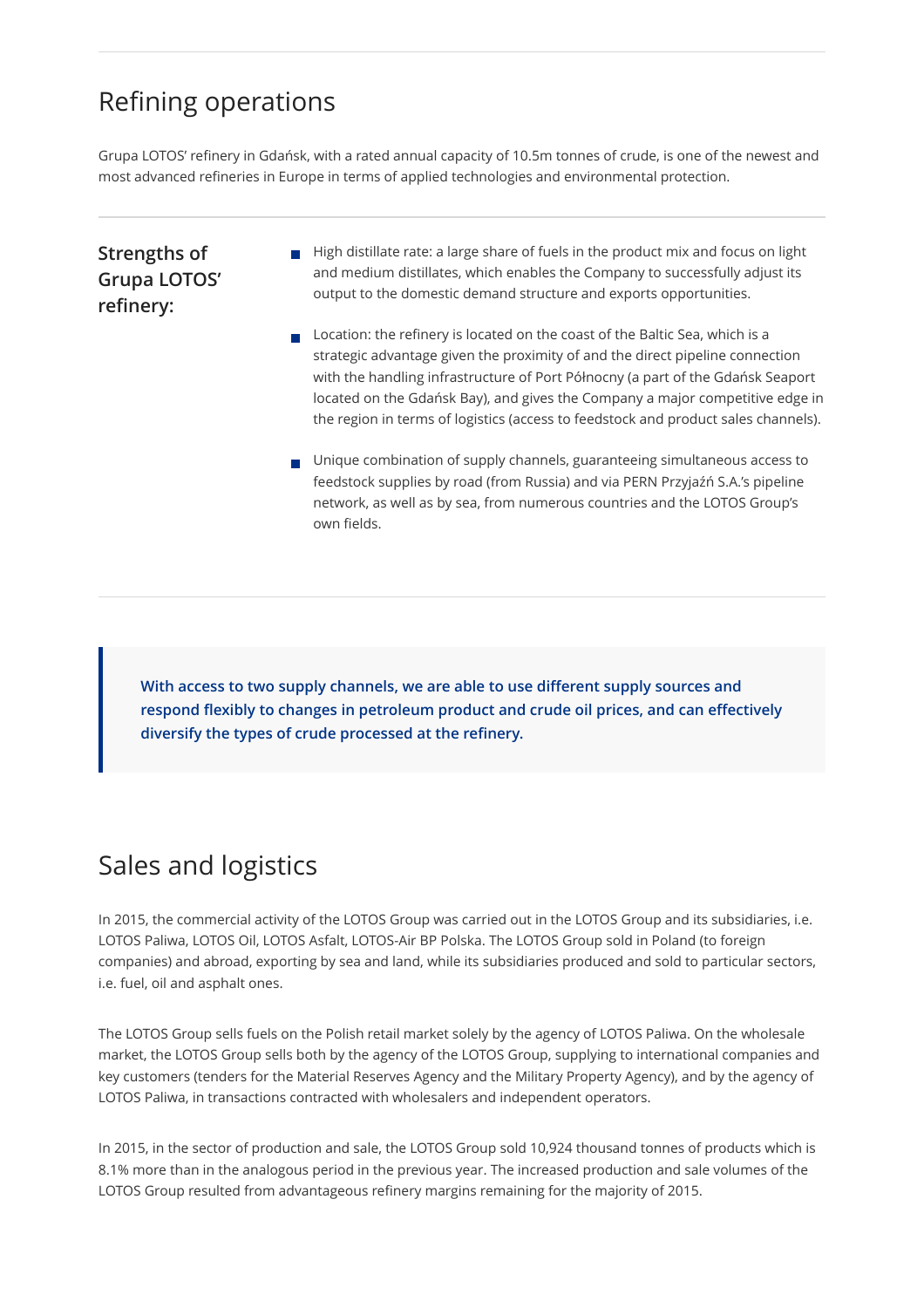The highest increase in sale volumes was recorded for naphtha (+77.8%) and bunker fuel (+69.7%) though those products are not of key importance due to their relatively insignificant total production and sale volume in a year. The highest decrease in sale volumes was recorded in the sale of aviation fuel (-19.6%) which results from the changed development direction, i.e. departure from the wholesale market and focusing on more profitable retail channels.

Moreover, in 2015 the LOTOS Group sold crude oil (243 thousand tonnes) within the tender to the Material Reserves Agency.

The highest increase in sale volumes, just like in previous years, was recorded for diesel oil. Its sale volume was 4,853 thousand tonnes in 2015, reaching 44.1% share in total sale volume. The second largest item in the quantitative sale structure of the LOTOS Group was gasolines, with the share of 14.1%. In 2015, the gasoline sale volume reached 1,547 thousand tonnes which is 1.6% increase year-to-year. The last item for which the share in the total sale mass of the LOTOS Group reached more than 10% was heavy fuel oil, with the share in sale volume reaching 13.4%. The sale volumes for this group of products was 1,477 thousand tonnes in 2015, increasing 4.1% year-to-year.

| Fuels:                       | The LOTOS Group sells fuels (unleaded gasoline, diesel oil and light fuel oil) in Poland<br>and on foreign markets. LOTOS Paliwa operates solely on the domestic market, and<br>its main customers include Polish fuel companies and the chain of LOTOS service<br>stations.                                                                                                                                                                                                                                                     |
|------------------------------|----------------------------------------------------------------------------------------------------------------------------------------------------------------------------------------------------------------------------------------------------------------------------------------------------------------------------------------------------------------------------------------------------------------------------------------------------------------------------------------------------------------------------------|
| Other petroleum<br>products: | Sales of other petroleum products are managed by Grupa LOTOS, its subsidiaries<br>and jointly-controlled entities. <b>LOTOS Oil</b> sells lubricating oils in Poland and abroad,<br>chiefly through distributors and authorized customer service points. LOTOS Asfalt<br>offers road bitumens to customers in Poland and abroad, mainly construction<br>companies. LOTOS-Air BP Polska's offers aviation fuel in Poland only; the product is<br>purchased by airlines (the 'into plane' segment) and wholesale market operators. |

More information on the LOTOS Group's **[largest customers](http://raportroczny.lotos.pl/en/product-customer-commitment-to-quality-safety-and-brand-image/customers/our-key-customers)** and its effective logistics solutions

### Other business

The LOTOS Group performs also support activities auxiliary to the core operations. Key subsidiaries in this area include LOTOS Serwis, RCEkoenergia, Energobaltic, LOTOS Terminale, LOTOS Infrastruktura, LOTOS Lab, LOTOS Straż and Miliana Shipholding Group companies.

LOTOS Straż organizes and conducts rescue operations on the premises of the Grupa LOTOS refinery in order to protect human life and health as well as property, and to remove the consequences of fires, technical and transport disasters, chemical plant failures, ecological incidents and natural disasters.

As part of supervision of the Grupa LOTOS refinery's operational protection, LOTOS Straż performs inspections of the operational protection facilities and equipment with respect to:

- maintaining the roads and access roads passable and properly marked,
- $\blacksquare$  water supply,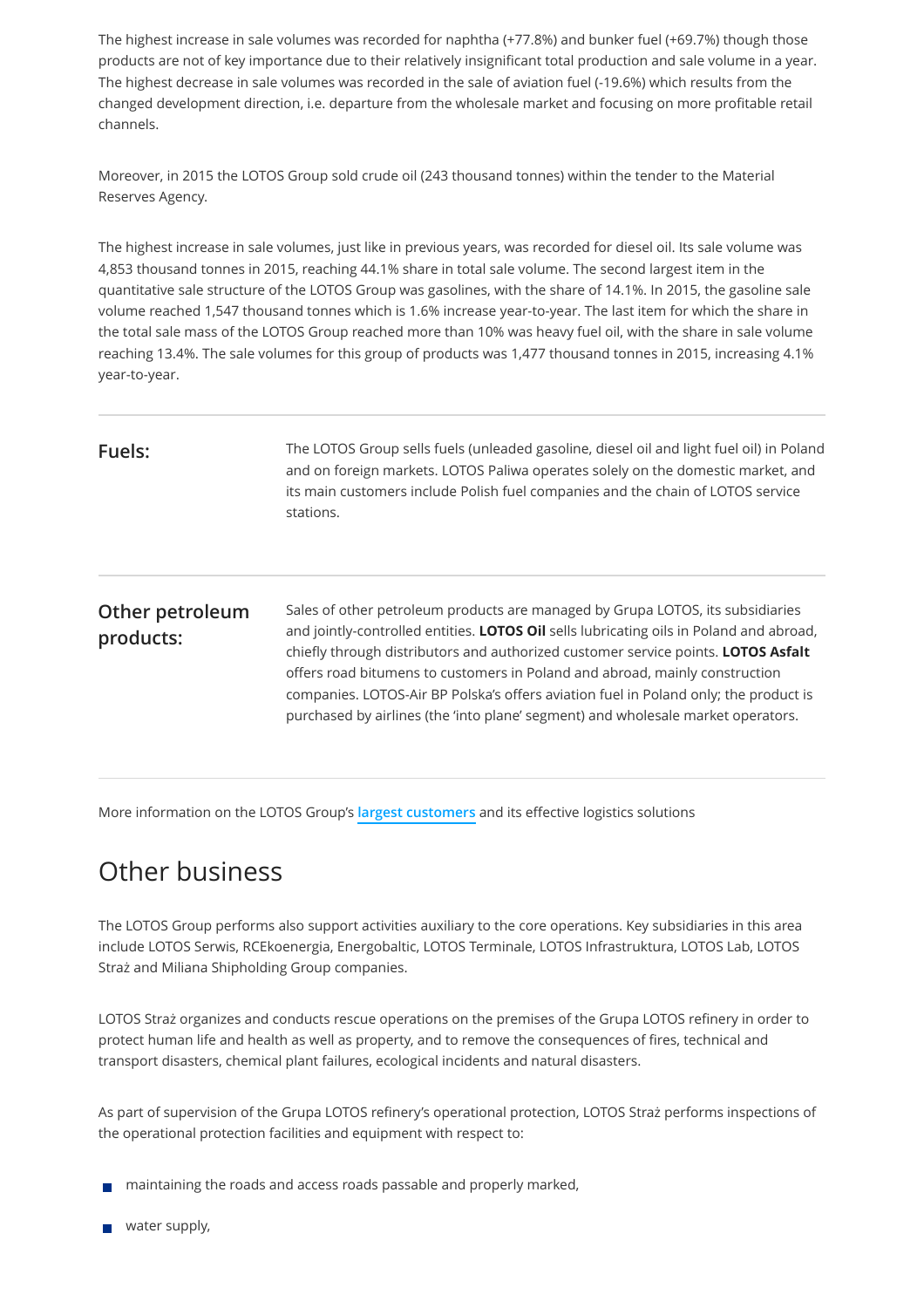- operation of stationary and semi-stationary extinguishing and sprinkling systems,
- fire alarm system.

Services provided by LOTOS Lab consist in making tests and analyses of petroleum products, water, wastewater and work environment. LOTOS Lab is an eco-friendly company that fully respects and applies in practice the rules of occupational health and safety, and uses advanced and specialist instrumentation and control systems. Its laboratory is available on a 24/7 basis. Tests are performed within 24 hours from sample delivery. The company's customer base includes international inspection firms, state authorities, car servicing garages and individuals. In 2004, the company was awarded certificate No. AB 474 issued by the Polish Centre for Accreditation. The company also has certificates for 120 test methods.

LOTOS Ochrona provides people and property protection services to Grupa LOTOS and its subsidiaries, ensuring that appropriate security standards are met on the premises and remaining in constant contact with local police stations.

All security personnel are qualified physical security professionals and are licensed to use weapons.

Other auxiliary services provided by companies of the LOTOS Group include:

- Maintenance of mechanical and electric operations and controlling devices, overhaul and repair services,  $\mathcal{C}^{\mathcal{A}}$
- Manufacture and distribution of electricity, heat, liquid gas (LPG) and natural gas condensate,
- Storage and distribution of fuels,
- Renting and operating of own or leased real estate,
- Sea logistics services which consist in receipt and storage of crude oil in the production areas, transport of crude from the field to the port, and rescue assistance services for offshore rigs.

### Structure of the LOTOS Group

As at December 31st 2015, the LOTOS Group comprised Grupa LOTOS (the Parent), and 34 production and service companies, including:

- 13 direct subsidiaries of Grupa LOTOS,  $\overline{\phantom{a}}$
- 21 indirect subsidiaries of Grupa LOTOS. $\overline{\phantom{a}}$